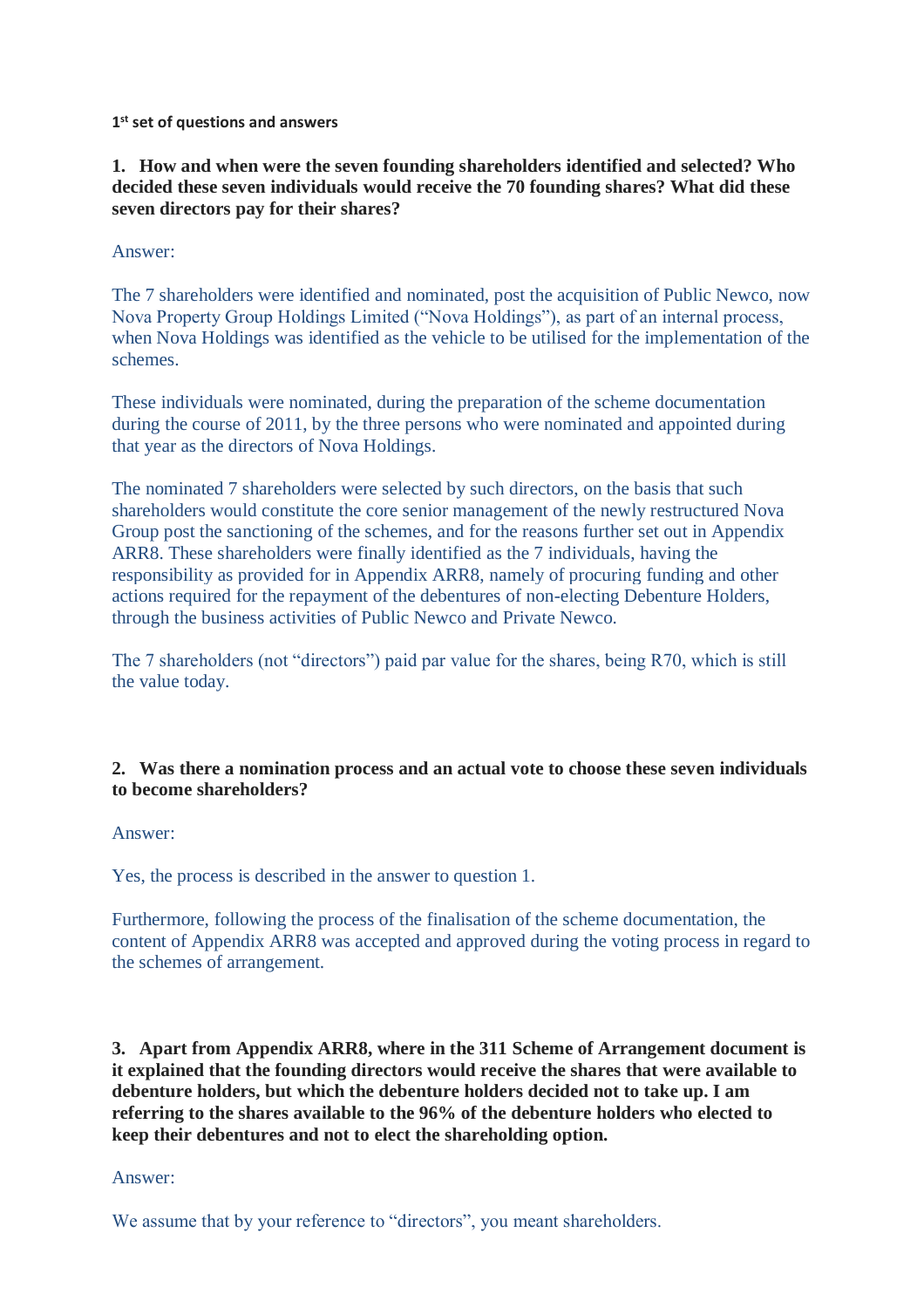- 1. In the Scheme, page 73, paragraph 4.3.5.4.1; and
- 2. the Background document, page 54, paragraph 1.3.10.3; and
- 3. the Explanatory Statement, page 42, paragraph 5.9.10.3; and

4. in "Annexure H" (Election Document) referred to in paragraph 4.3.5.4 of the Scheme (page 73); paragraph 5.9.10.1 of the Explanatory Statement (page 42) and paragraph 1.3.10.1 of the Background Document (page 54).

These paragraphs regulate and explain what Debenture Holders would receive by way of shares in Public Newco, in accordance with Appendix ARR8 and subject to the terms and conditions recorded in Appendix ARR8.

This appendix was at all relevant times in the scheme documentation prominently referred to as due to be carefully, and if necessary, with professional advice obtained, read and understood, in order to and prior to Debenture Holders making an election to convert their debentures.

This ought to have been done subject to and with full understanding of the effects of such election, and following the prescribed actions of considering and completing the specifically highlighted and coloured (**Blue**) Form of Election (Appendix H), to be completed in handwriting and signed by electing Debenture Holders, prior to their elections becoming effective and them becoming entitled to become shareholders in Nova Holdings.

It therefore follows that should any Debenture Holder, after becoming such, considered the available conversion process, such Debenture Holder must have known that it was necessary to fully understand Appendix ARR8, its full content, meaning and effect, prior to embarking upon the election process, by, as a final act, consciously and with full knowledge of the content and effect of Appendix ARR8, considering, attending to, completing and signing Appendix H.

It follows from the aforesaid that no scheme shareholder (ultimate electing Debenture Holder), could not have known that shares available following non-elections, would be issued to the holders of the initial 70 founder shareholders ordinary shares in Public Newco (Nova Holdings).

It needs to be noted that the 7 shareholders decided that these shares are to be held in a Nominee company and these shares may well in future be utilised in the process of procuring funding as provided for in Appendix ARR8 for the ultimate repayment of Debentures.

Finally, Appendix ARR8 was not only prominently referred to and the effect of its implementation adequately explained as aforesaid, but was furthermore printed in bold typeface with the concept of "**non-electing Debenture Holders**" even further highlighted in the document and was no more than half a page long.

In order to illustrate what is stated in the previous paragraph, we attach a copy of Appendix ARR8, which needs to be regarded and treated as contained in and forming part of our answer to your question 3.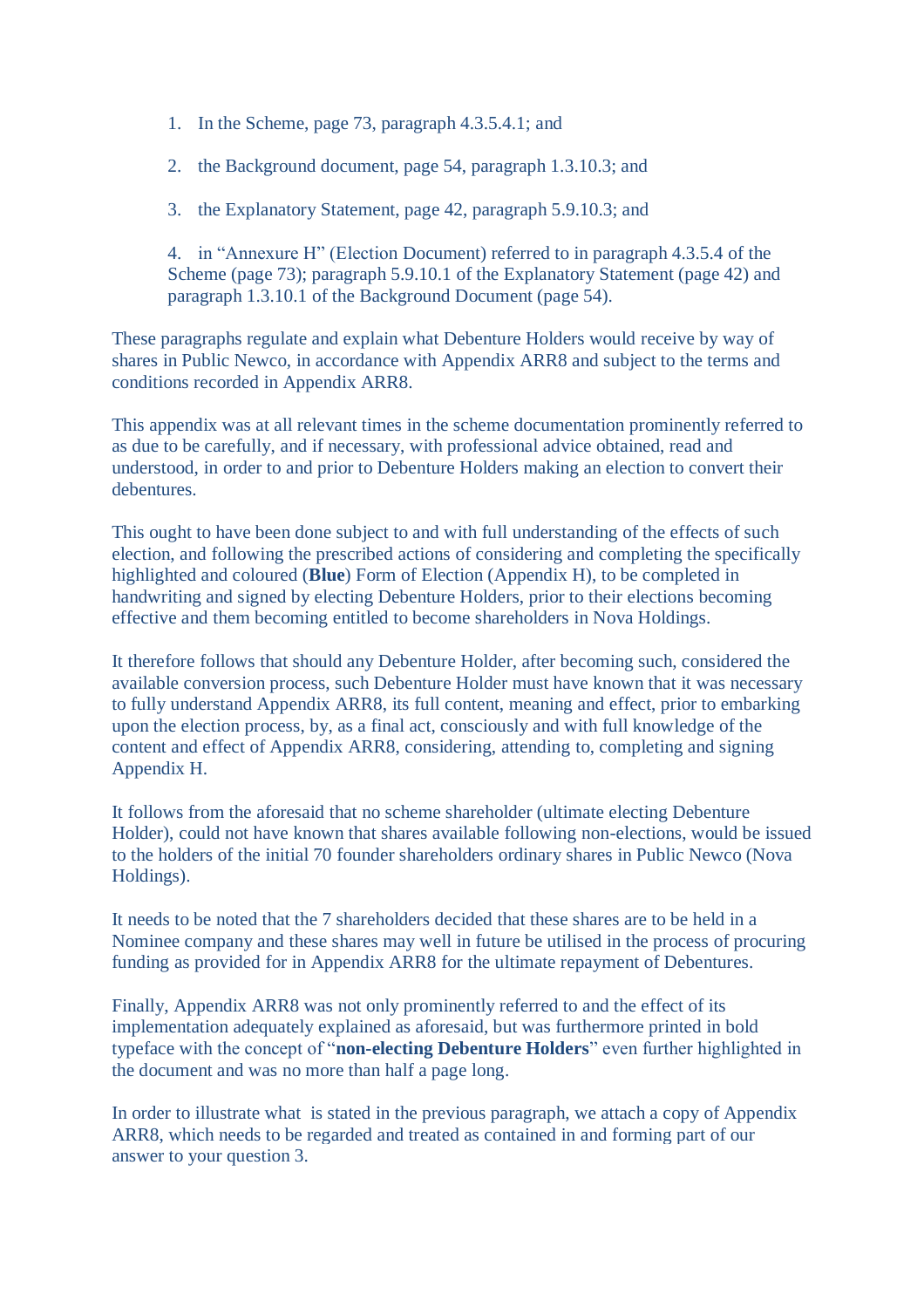# **4. What did the directors pay for these B shares?**

#### Answer:

We assume that by your reference to "directors", you meant shareholders.

Nova Property Group Investments (Pty) Ltd has the obligation to pay Debentures. The liabilities to Debenture Holders created by the schemes were equivalent to the value of the assets as per the schemes, held by the Nova Group at the time of the sanctioning of the schemes and consequently the shares had no inherent value. Given that the equity account of the Nova Group was zero at the date of the sanctioning of the schemes and before the commencement of the implementation of the schemes, the shares had no value and could not be allotted at a price, and therefore nothing was paid.

As stated above, under question 3, these shares are held in a Nominee company and these shares may well in future be utilised in the process of procuring funding as provided for in Appendix ARR8 for the ultimate repayment of Debentures.

# **5. Where in the scheme of arrangement is it explained that debenture holders who elect the share option would receive shares (Class D shares) which do not have any voting rights?**

### Answer:

The old Companies Act, under which the schemes were sanctioned, made no provision for non-voting shares and therefore the issuing of shares without voting rights was not contemplated when the scheme documentation was prepared, and therefore no explanation was given.

# **6. Did the class D shares ever have voting rights?**

Answer:

No.

# **7. Where in the scheme of arrangement is it explained that the directors would receive shares (Class B shares), which have voting rights?**

#### Answer:

We assume that by your reference to "directors" you mean shareholders.

We reiterate that at the time of the preparation of the scheme documentation and in terms of the old Companies Act, the concept of shares with voting rights as distinct from shares without voting rights did not exist, and therefore no explanation was given.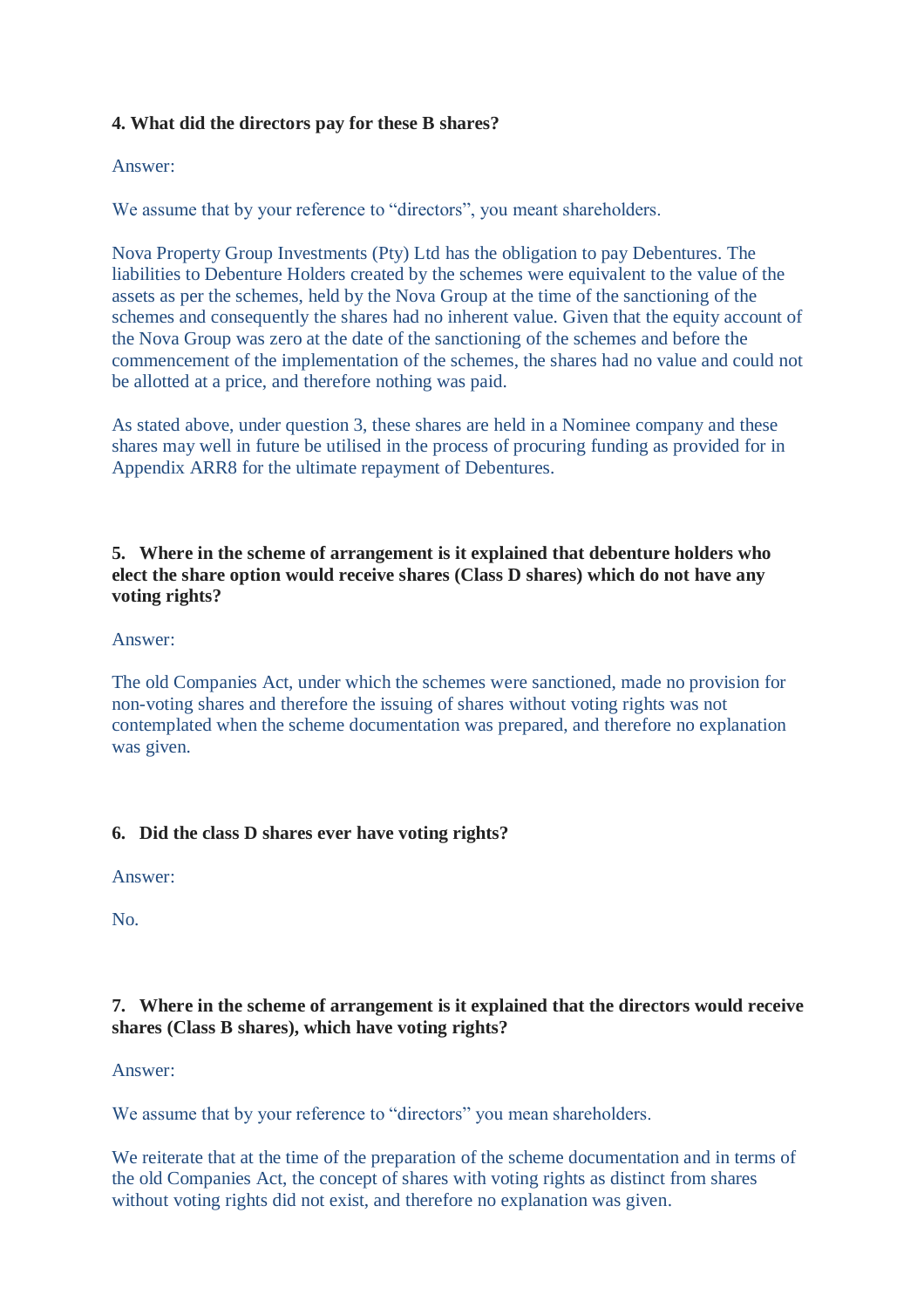### **8. Why do class D shares not have voting rights, but class B shares do? It seems as if these shares should have the same voting rights as all the shares were (in theory at least) available to debenture holders?**

Answer:

The concept of different Classes of shares was arrived at when the sanctioned schemes needed to be implemented by the Board of Nova Holdings.

It was realised that the schemes and their implementation called for different categories of shareholders and it was decided that it would be prudent to distinguish between and ring fence these categories from one other.

It was decided that the best and most practical manner in which to achieve the above, would be for the shareholding structure of Nova Holdings, to have the different Classes of shares that Nova Holdings has, and particularly having regard to the implications of the implementation of Appendix ARR8, which needed to be given effect to by the Board, and as the new Companies Act made provision for issuing shares with voting and non-voting rights, these provisions of the Act were utilised.

Class D shares were capitalised at the value of relevant exchanged debenture values, whereas Class B shares were issued at no value, as the relevant debenture liabilities remained.

The Class B shares were never available to Debenture Holders.

**9. When and by whom were it decided that there would be four share classes? Who decided that the Class D shares issued to debenture holders would not have any voting rights?**

#### Answer:

Please refer to our answer to your question 8 above.

These decisions were made by the Board of Nova Holdings.

# **10. What are the class C shares? Why was this class created and what purpose may it serve in future?**

#### Answer:

The Class C shares were created for the opportunity to issue new shares to capitalize Nova Holdings.